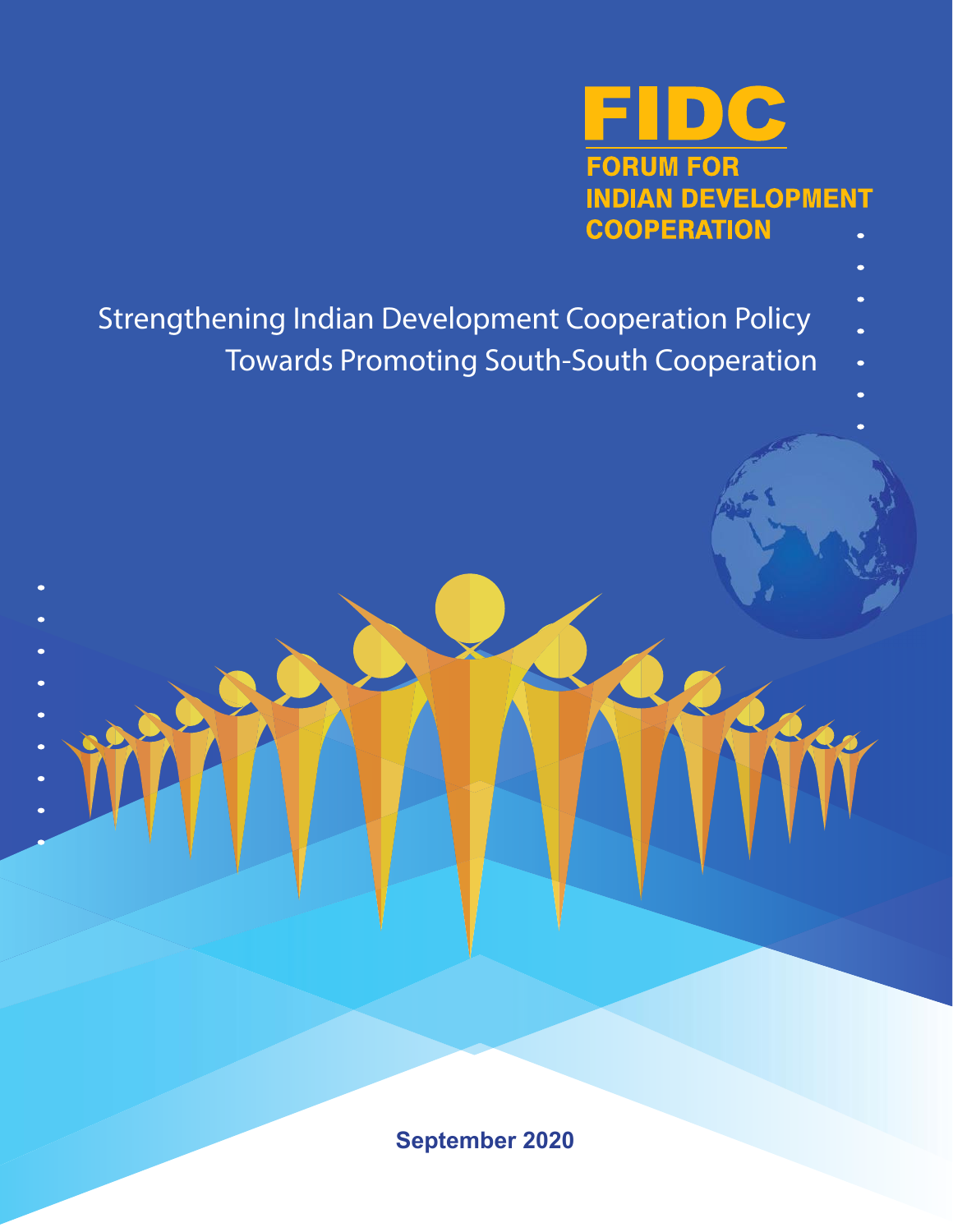# **Background**

The Forum for Indian Development Cooperation (FIDC), launched on 15 January 2013 in New Delhi, has been engaged in exploring nuances of India's development cooperation programme, keeping in view the wider perspective of South-South Cooperation in the backdrop of international development cooperation scenario. It is a tripartite initiative of the Development Partnership Administration (DPA) of the Ministry of External Affairs, Government of India, academia and civil society organisations.

# **Objectives**

The FIDC aims to encourage detailed analysis of broad trends in South-South Cooperation and contextualise Indian policies by facilitating discussions across various subject streams and stakeholders based on theoretical and empirical analysis, field work, perception surveys and capacity building needs.

At the domestic level, the FIDC would work towards raising awareness about various dimensions of the development cooperation policies through seminars, discussion meetings and publications, and would focus on sectoral analysis in the areas of agriculture, health, education, HR development, infrastructure projects, environment and other social areas including gender and humanitarian assistance. The Forum would establish dialogue with the Development Partnership Administration (DPA) of the Ministry of External Affairs and other relevant government agencies. With a focus on South-South Cooperation, the FIDC would also establish linkages and dialogue with international agencies and subject experts as well. Special focus would be extended to countries in the sub-region where India has major development assistance projects.

# **Roadmap**

- The FIDC provides a platform to discuss India's development cooperation programme and policies. For this, seminar/ regional consultations are being organised.
- This is supplemented by analytical work on modalities related to India's development cooperation with other developing countries.
- The FIDC also engages concerned academia, civil society representatives and non-governmental organisations active in the field of economic, social and human development outside India and having interests in such issues.

## **Steering Committee**

| <b>Patrons</b>     | : . Dr Mohan Kumar, Chairman, RIS<br>• Shri Rahul Chhabra, Secretary (ER), Ministry of External Affairs                                                                                                                                                                            |
|--------------------|------------------------------------------------------------------------------------------------------------------------------------------------------------------------------------------------------------------------------------------------------------------------------------|
| <b>Chairperson</b> | : • Mr Rajesh Tandon, President, PRIA                                                                                                                                                                                                                                              |
| Members            | $: \cdot$ Shri Akhilesh Mishra, Additional Secretary, DPA, MEA<br>• Professor Anuradha Chenoy, formerly Professor, JNU<br>• Mr Harsh Jaitli, VANI<br>• Professor Gulshan Sachdeva, JNU<br>• Dr Ruchita Beri, IDSA<br>• Mr Amitabh Behar, OXFAM<br>· Mr Kaustuv Bandyopadhyay, PRIA |
| Convener           | • Professor Sachin Chaturvedi, Director General, RIS                                                                                                                                                                                                                               |
| <b>RIS Team</b>    | : • Ambassador Amar Sinha, Distinguished Fellow<br>• Professor Milindo Chakrabarti, Editor, Development Cooperation Review (DCR)<br>• Dr Sushil Kumar, Consultant, RIS<br>• Ms Aditi Gupta, Research Assistant                                                                     |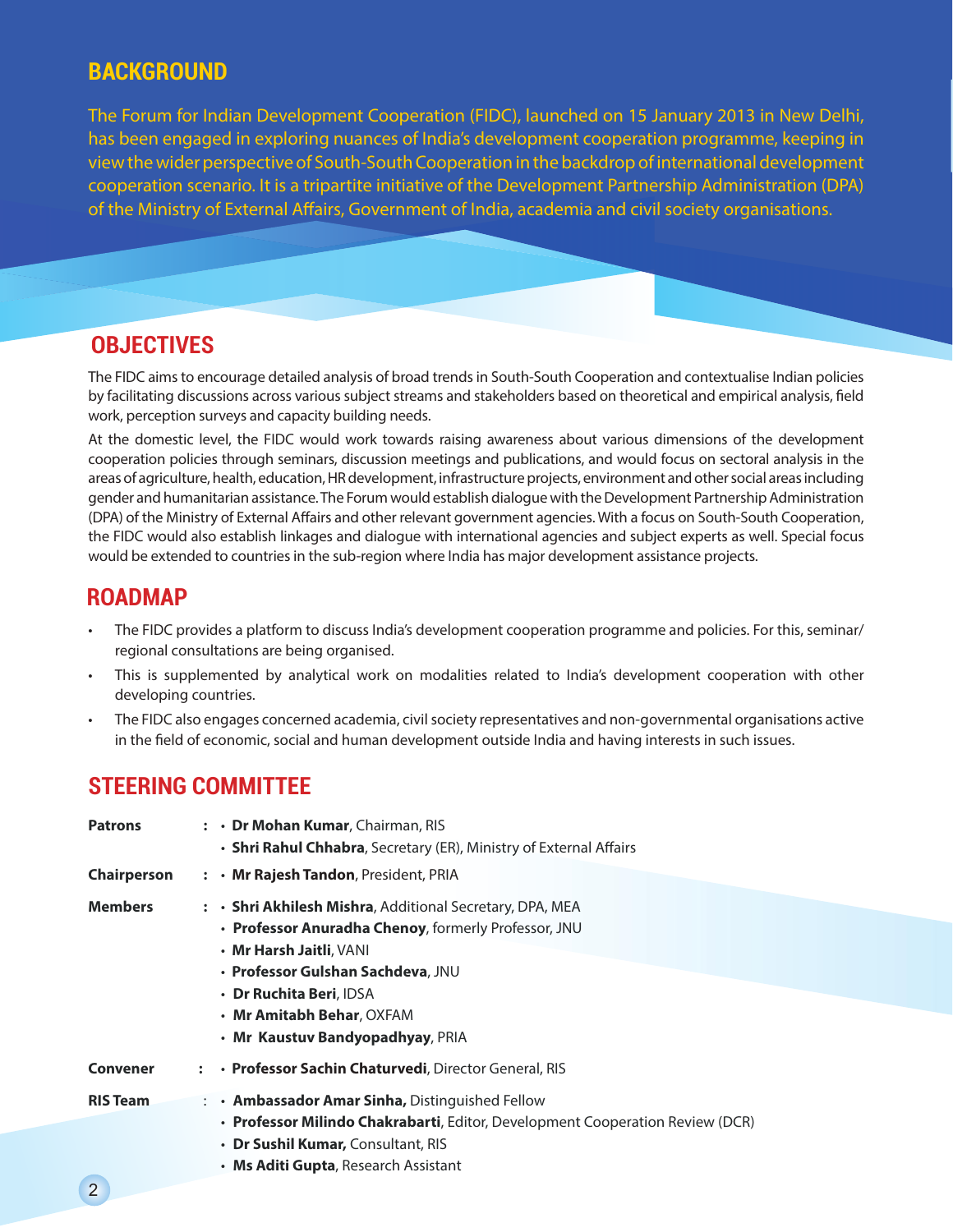# **Capacity Building Programmes**

### Programme on Learning South-South **Cooperation**

In recent years, the global dialogue on South-South Cooperation (SSC) has become more prominent in discussions on international cooperation, highlighting the importance of SSC in the global arena. The desire of Southern economies to harness the potential of their cooperation has led to the conception and formalisation of several platforms such as India-Africa Forum Summit (IAFS), BRICS, IBSA, New Development Bank and Forum on China-Africa Cooperation (FOCAC) including many others. There is evidence that substantial attention is being paid to discussions on SSC including intensified inter-governmental dialogue on SSC in the United Nations as well as at the High Level Forums (HLF) on Aid Effectiveness of the OECD/DAC, where a larger role for SSC is being discussed. In these discussions, there have been serious efforts at viewing SSC as a process that is distinct from the North-South Cooperation (NSC).

SSC takes different forms and modalities for extending assistance to partner countries. They include technical assistance, capacity building programmes, knowledge sharing, production cooperation financial assistance and technology transfer. The SSC is often perceived by the partner countries to be more receptive and adapted to their needs and priorities. As a result, expectations from the SSC have increased manifold.

The present course on Development Partnership held at Research and Information System for Developing Countries, New Delhi is intended to familiarise the participants to a broader concept of SSC particularly on the Development Cooperation in the context of ongoing resurgence of the economies of the South in the wake of major changes being witnessed in the global aid architecture. The programme would, among other things, focus on rationale, concepts and contours of SSC by building on the individual accomplishments of the respective countries, thus explaining the benefits from and barriers to their collective engagements. It would also throw light on the key principles, policies, modalities (that includes national sovereignty, national ownership, independence, equality, non-conditionality, non-interference and mutual benefit) and practices that are evident across SSC and respond to how the policy orientations or the strengths of SSC can be practically applied.

#### Programme on Sustainable Development Goals (SDGs)

In this capacity building programme participants are given a comprehensive orientation of the SDGs to help them absorb the priorities and inter-linkages of sustainable development in their development plan in a holistic manner. The emphasis would be to make the participants understand the technical features of the Agenda 2030 and their application in national contexts. The training programme seeks to expose the participants to the nuances of the sustainability debate. Programme would focus on local challenges and opportunities for implementation of SDGs in their subnational strategies, regional context and their integration globally.

The programme emphasises on specialised areas like formulation of local plans, creating knowledge and information base (data and indicators) and tools for assessment. The programme would also encourage interaction and conversation among participants about grassroot issues and the way forward for implementing the SDGs by 2030. The course would create an important platform for interactions and exchange of ideas as the course lectures would complemented by study tours and field visits that would provide practical and learning exposure.

#### Programme on Trade and Sustainability

The key objective of this programme is to expose the participants to the challenges of the trade and sustainability debate with emphasis on various issues in the context of trade in environmentally sensitive goods and services; environment related trade barriers and measures; access to environmentally sensitive technology; Trade and environmental quality including pollution haven hypothesis; strong conceptual framework on sustainability and deliberation on environmental issues in bilateral, regional and multilateral forums, particularly in regard to the protection and promotion of the interest of the Global South. The emphasis would be to make the participants understand the technical features of trade and environment and its application in national contexts. The intent of the course is to offer knowledge and skills to integrate sustainable trade practices in their policy framework and managerial decision.

#### Other Capacity Building Programmes

- International Economic Issues and Development Policy (IEIDP)
- • Science Diplomacy
- RIS-EXIM Bank Summer School on International Trade Theory and Practices